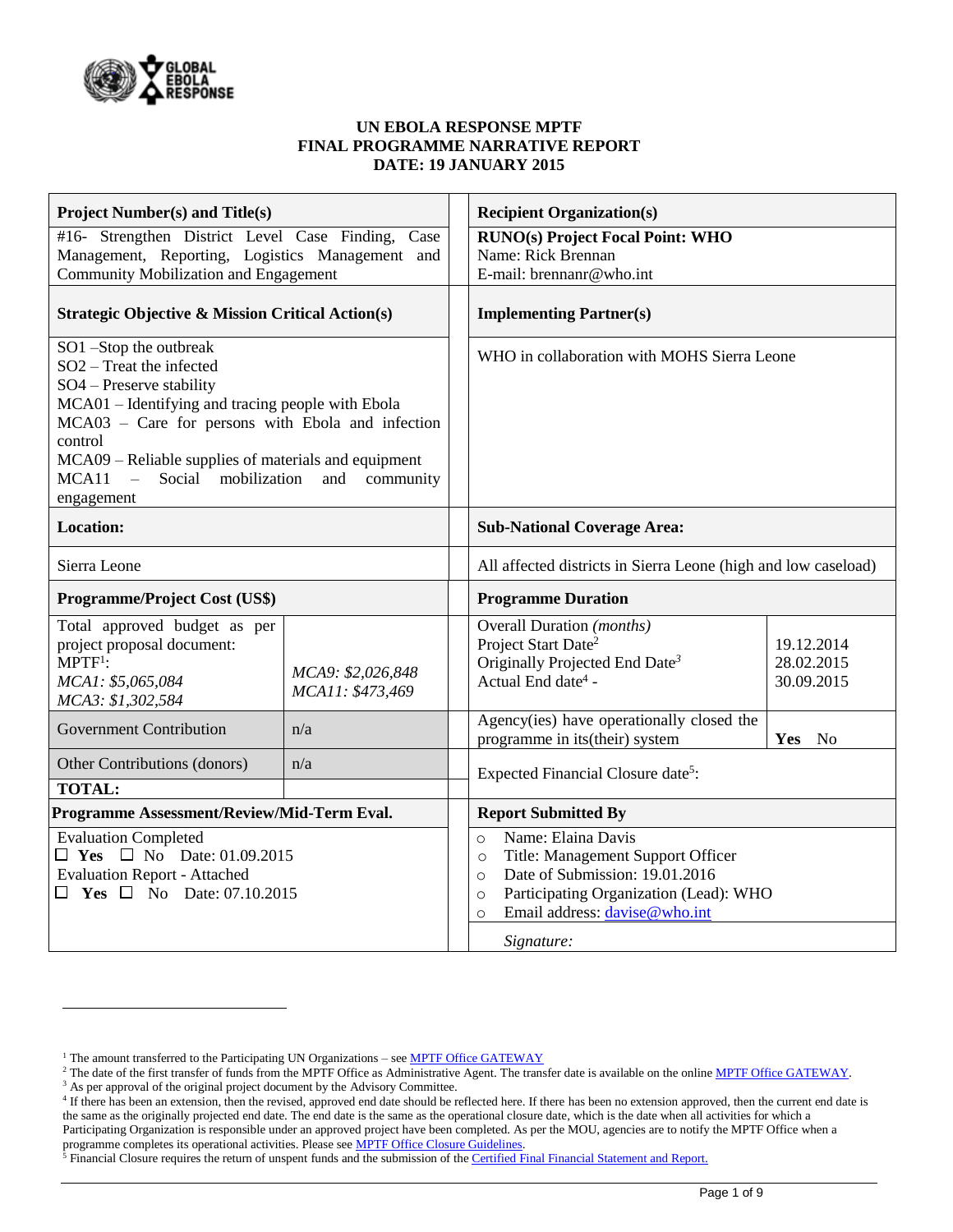#### **PROJECT/PROPOSALRESULT MATRIX**

| <b>Project Proposal Title:</b>                                               |                                                                  |                                                            |               |                                |                                          |                                                                                                                           |
|------------------------------------------------------------------------------|------------------------------------------------------------------|------------------------------------------------------------|---------------|--------------------------------|------------------------------------------|---------------------------------------------------------------------------------------------------------------------------|
| Strategic Objective to which the project<br>contributed                      |                                                                  |                                                            |               |                                |                                          |                                                                                                                           |
| $MCA$ [ 1] $6$                                                               |                                                                  |                                                            |               |                                |                                          |                                                                                                                           |
| <b>Output Indicators</b>                                                     | <b>Geographical Area</b>                                         | Target <sup>7</sup>                                        | <b>Budget</b> | Final<br><b>Achievements</b>   | <b>Means</b><br>of<br>verification       | Responsable<br>Organization(s).                                                                                           |
| Proportion of suspect cases investigated within 24 hours<br>of notification. | 14 districts in Sierra Leone                                     | $> 90\%$                                                   |               | 100%<br>(Epi<br>investigation) | VHF/CIF forms                            | <b>WHO</b>                                                                                                                |
| Weekly average of proportion of contacts monitored                           | 14 districts in Sierra Leone                                     | $>95\%$                                                    |               | $>95\%$                        | <b>VHF</b><br>database,<br>MOHS database | WHO/UNFPA was a<br>collaboration<br>joint<br>(WHO)<br>technical<br><b>UNFPA</b><br>leadership,<br>operational leadership) |
| $MCA$ [3]                                                                    |                                                                  |                                                            |               |                                |                                          |                                                                                                                           |
| Number of new health care workers infected by district                       | 14 districts in Sierra Leone                                     | $\theta$                                                   |               | $\overline{0}$                 |                                          | <b>WHO</b>                                                                                                                |
| $MCA$ [9]                                                                    |                                                                  |                                                            |               |                                |                                          |                                                                                                                           |
| Incidence of stock out of PPEs                                               | 14 districts in Sierra Leone                                     | $\theta$                                                   |               | $\overline{0}$                 |                                          | <b>WHO</b>                                                                                                                |
| <b>MCA</b> [11]                                                              |                                                                  |                                                            |               |                                |                                          |                                                                                                                           |
| Proportion of incidences of community resistance resolved                    | 14 districts in Sierra Leone                                     | $> 90\%$                                                   |               | 100%                           |                                          | <b>WHO</b>                                                                                                                |
| <b>Effect Indicators</b>                                                     | Geographical Area<br>(where the project<br>directly<br>operated) | Baseline <sup>8</sup><br>In the exact area of<br>operation | Target        | Final<br>Achievements          | Means<br>of<br>verification              | Responsable<br>Organization(s)                                                                                            |
|                                                                              |                                                                  |                                                            |               |                                |                                          |                                                                                                                           |
|                                                                              |                                                                  |                                                            |               |                                |                                          |                                                                                                                           |

 $\overline{a}$ 

<sup>&</sup>lt;sup>6</sup> Project can choose to contribute to all MCA or only the one relevant to its purpose.

 $^7$  Assuming a ZERO Baseline<br> $^8$  If data is not available, please explain how it will be collected.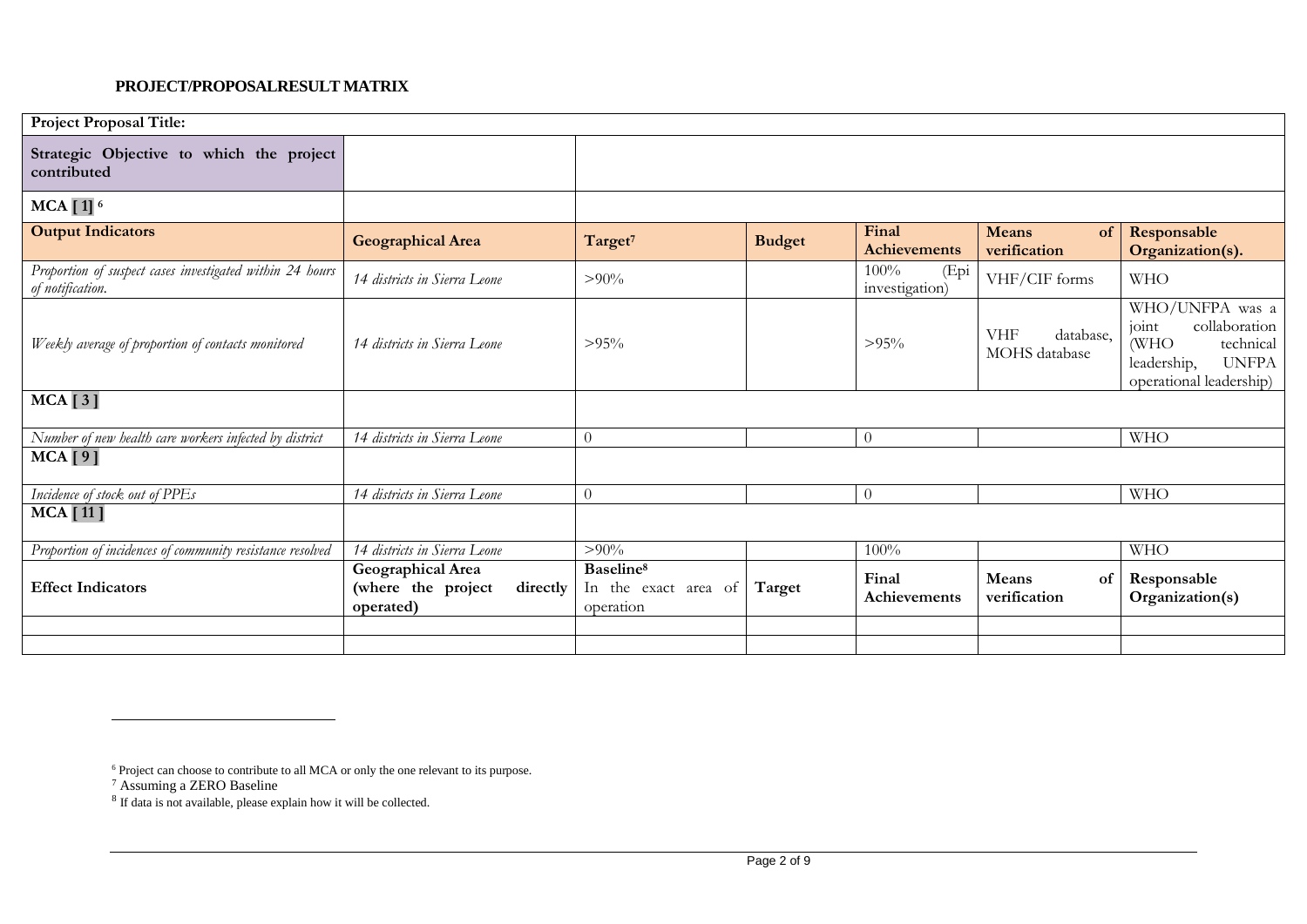### **FINAL PROGRAMME REPORT FORMAT**

### **EXECUTIVE SUMMARY**

 The project focused on strengthening district level case finding, case management, reporting, logistics management and social mobilization and community engagement. The resulting improvement in contact tracing, rapid isolation, and treatment have enabled Sierra Leone to go from a peak of over 500 cases a week in October 2014 to zero, achieving the first objective of Phase 3 of the response. However the project has also focused on ensuring a resilient zero and the sustainable transition of systems and trained personnel to other health areas.

**Background and Situational Evolution** (*please provide a brief introduction to the project and the related outcomes in relation to implementation of the project (1-2 paragraphs)*)

### **Narrative section:**

**Key Achievements:**

# **Strategic Objective MCA1- Identify and Trace People with Ebola**

With persistently high numbers of new cases and cases occurring outside of contact lists, there was a clear need for case investigation and contact tracing activities to be expanded and improved. The MPTF funding enabled WHO to increase the deployment of personnel to the field and to focus on addressing the quality of contact tracing. Epidemiologists were deployed to mentor contact tracers, increasing their capacity to conduct thorough surveillance activities. By conducting after action reviews of case investigation studies, WHO epidemiologists identified gaps in case investigations and trained contact tracers to be more actively engaged with extensive investigatory practices.

Based on challenges identified, some districts went beyond the Standard Operating Procedures (SOPs) for contact tracing and brought in thermometers to assist with active engagement and complement selfreporting and observation assessment techniques. Improvements in the identification and monitoring of contacts led to a reduction in the number of deaths in quarantined homes and to rapid detection and treatment of new cases from contact lists.

The epidemiologists also worked collaboratively with social mobilisation colleagues from WHO and UNICEF to provide the technical knowledge to answer specific community questions directed at lay social mobilisers. From June most epidemiologists have double hatted as Field Coordinator with oversight for burials, contact tracing and strategic direction. District teams started using an 'event manager model' led by the epidemiologist with responsibility for ensuring coordination with partners and across pillars in support of the District Health Management Team (DHMT) response to specific events.

As case numbers began to fall with the improvement in contact tracing, rapid isolation, and treatment those districts reaching 42days began to focus on establishing more robust district surveillance systems including working with health facilities to review their records. Establishing a robust and sensitive data and surveillance systems is a critical component of maintaining a resilient zero and the first step in enabling rapid response and containment to any future flare ups. Additionally, this work has laid the foundations for Integrated Disease Surveillance and Response (IDSR) improving the monitoring capability for broad range of health issues.

# **Strategic Objective MCA3- Care for Persons with Ebola and Infection Control**

MPTF has funded WHO Infection prevention and Control (IPC) experts to support the work of the District Ebola Response Centres (DERC) and DHMT in fighting Ebola and Healthcare Associated Infections in Health Care Facilities (HCF). It is important to note that this work is done under the leadership of the MoHS and in collaboration with operational partners including U.S Centre for Disease Control, and UNICEF. IPC has played an important part in the outbreak response ensuring that HCWs are protected from exposure to EVD through safe working practises. Introduction of IPC had a significant impact on reducing the number of staff infected whilst providing care to EVD patients.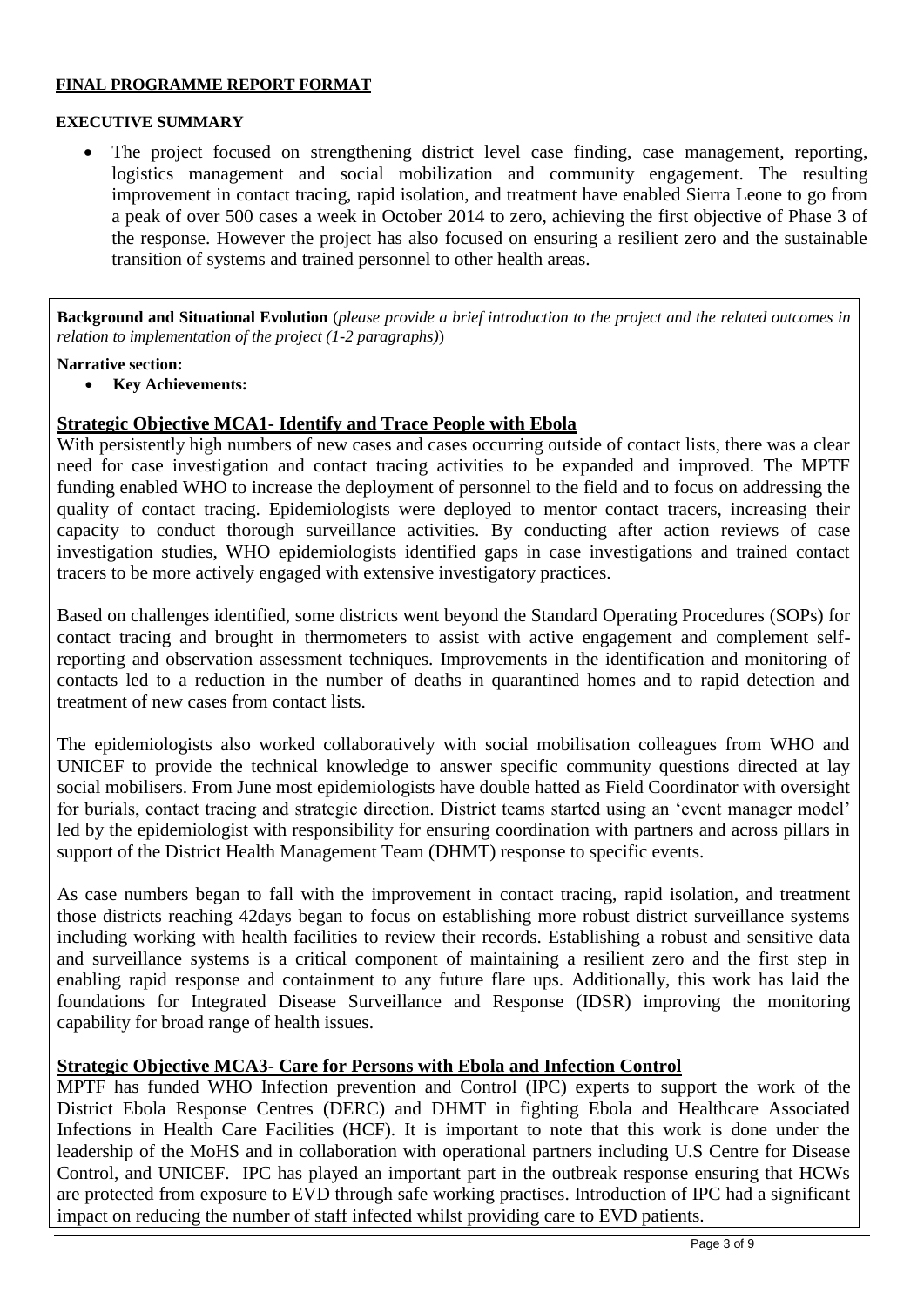An IPC expert has been deployed in each of the 14 districts in addition to the team at country office and a IPC advisor to the newly established MoHS National IPC Unit (NIPCU), supported by WHO. The international team of experts has provided technical support and mentoring to national staff and to NIPCU. During the response, WHO IPC staff focused on the Ebola treatment centres ensuring appropriate training, safe IPC practises, and leading ring IPC responses around new cases ensuring all HCFs would be IP compliant in the event a case should present there. Through the monitoring work, 28 ECCs have improve quality; 12215 HCWs have been trained on IPC for Ebola.

In collaboration with the MoHS WHO developed an assessment tool to strengthen the screening and triage process which was then implemented by the IPC experts and national IPC counterparts in the districts to identify the gaps and challenges. The IPC teams worked closely with the DHMT in each district to address these. To date 476 facilities (PHUs and Hospitals) have been assessed, 62 more than once with a total of 558 assessments for screening and triage completed to date.

WHO also played an important role in developing the standards for decommissioning ETCs and has been involved through external assessments using the MoHS checklist in ensuring the safe decommissioning ETCs.

As the outbreak subsided focus shifted to sustaining a resilient zero and initiating recovery. WHO supported the MoHS in the development, review and roll out of national IPC policy and guidelines setting standards against which all health care providers must act. The team facilitated two workshops with MoHS and partners to validate the guidelines and their roll out. Printing and distribution of 300 copies of the national IPC policy and 5000 copies of the national IPC guidelines in HCFs has started and copies are being distributed across the country. To consolidate this work WHO IPC experts conducted a 2 day training of IPC technical trainers from NGOs and DHMT on the new national guideline. This training of trainers is being cascaded through the districts. Two senior managers trainings have been undertaken including DMOs, DHS and MoHS program directors covering their roles and responsibilities to support the implementation of the IPC practices and strengthen patient safety.



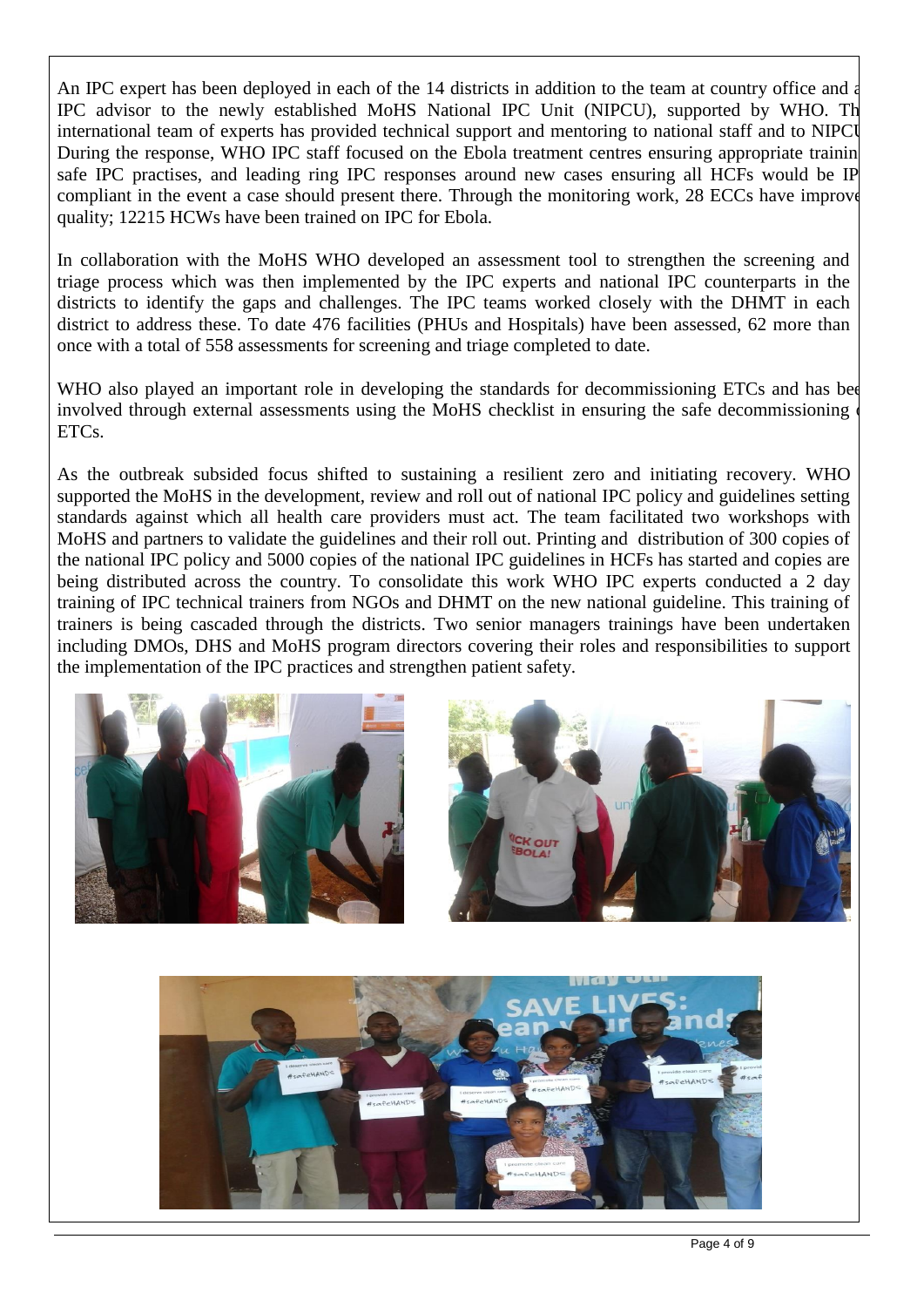Having a sustained expert IPC capacity in each of the districts has yielded significant results in a short tim During transition the WHO team, in conjunction with CDC and the Ebola Response Consortium has helpe the NIPCU team develop a standardised assessment tool based on the core standards agreed from the guidelines to ensure IPC is maintained sustainably. This tool will now be used as standard The establishment of NIPCU, supported by WHO, demonstrates the commitment of the MoHS to strengthen IPC efforts.

Activity mapping of IPC partners provided a tool to ensure better collaboration of efforts, and a resource assist other pillars to understand our work and support cross pillar cooperation.

# **Strategic Objective MCA9- Reliable Supplies of Material and Equipment**

With the support of MPTF funding WHO logistics and procurement team has grown in its capacity to adequately support all 14 districts. Each district was capacitated with a logistician through which WHO has continued to support the daily needs and requirements of teams across the country, ensuring the transportation of personnel and the availability of goods and equipment.

The team has supported WHO awareness raising and training events in Freetown and in the districts, including PPE trainings, IPC workshops and Campaigns for World Hand Washing Day. Additionally logistics have supported the establishment of a National IPC Unit at the MoHS through a preliminary needs assessment and supporting equipping the office.

As a pilot programme WHO and WFP collaborated in 4 districts to build WHO logistics capacity as part of a global collaborative venture. The project is ongoing until 31 Dec however the process of handover from WFP to WHO has already begun. This project has been a significant success and has capacitate WHO with the skills to provide rapid quality logistics support to future events. Based on this learning experience WHO have now deployed administrative assistants to each district to manage all petty cash and fleet management requirements.

In May the logistics and procurement team began support of a pilot study to procure and monitor usage of hand sanitizer automatic dispensaries in the main hospitals of 5 districts. The pilot will run to the end of the year to assess consumption of hand santizer. Based on results WHO logistics and IPC teams will then support MoHS with the roll out of automated dispensers across the country and the monitoring and distribution of liquid based on consumption levels.

From the beginning of August WHO aligned around a common approach to the procurement of goods and services with procurement centralised at the country office level to ensured accountability towards quality procurement in line with WHO rules. This approach responded to the requirement to meet needs rapidly and the lack of knowledge of many staff hired for short term position. With the reduced demand on emergency procurement there are plans to hand the procurement of services back to unit teams. In comparison, procurement of goods for all districts remains centralised.

In WHO country office fluctuating staffing levels created a need to assess effective use of the available space. WHO procured office equipment to unify the furniture and make more efficient use of the space. Having considered that in time staffing levels would reduce further 4 pre fabs were set up to create more flexible temporary office space increasing capacity by 12 individuals.

WHO agreed to manage the procurement process for MoHS lab units, supporting their capacity and crucial role throughout the outbreak. WHO has managed the procurement of swabs and reagents throughout the year enabling the necessary planning to ensure labs can continue to support crucial response efforts and heightened surveillance work central to maintaining a resilient zero.

WHO will continue to work closely with the MoHS, UNICEF and the National Public Procurement Unit as a key partner in the PPE procurement. WHO is focussed on monitoring goods received, facilitating custom clearance and ensuring supplies are received by the Central Medical Store for storage and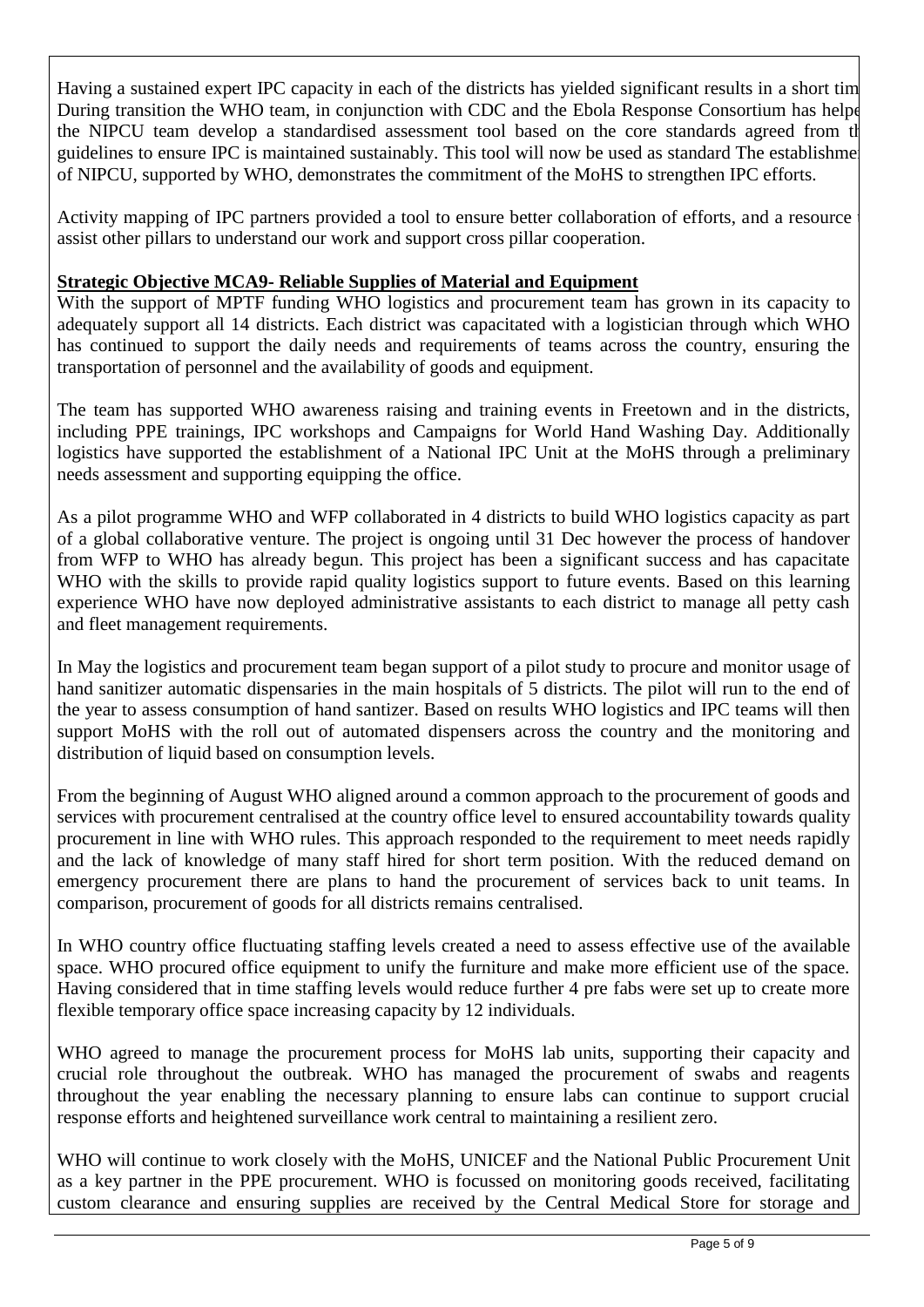distribution. This work has helped to create better accountability records for MoHS and ensure availability of PPE supplies in country.

# **Strategic Objective MCA11- Social Mobilization and Community Engagement**

Within the EVD Response efforts WHO deployed at least 2 social mobilization experts per district  $-3$ of them were funded from the UN Ebola Response Multi-Partner Trust Fund. These experts were responsible for adapting strategies for social mobilization to address gaps and needs at district level, and ensured that the strategies were flexible and that the interventions addressed emerging needs and challenges. The expert was also responsible for ensuring appropriate community engagement. WHO recruited and built capacity of 32 nationals deployed across all 14 districts ensuring sustainable social mobilization capacity.

Community engagement and social mobilization approaches have changed significantly since the first responses in the early part of the outbreak. Lessons learned during the response have also led to community engagement and social mobilization being recognised as an essential element in driving the outbreak to zero and the approach has become central to WHO's response strategy.

Community engagement and social mobilization activities were initially focussed on awareness raising and the transfer of knowledge to communities. However it became apparent that negative and harmful practices and behaviours were continuing compounding the continually high case rate. In this context social mobilisation and community engagement activities adapted to focus on targeting behaviour changes, emphasizing interpersonal communication through face to face dialogue and identifying that the messenger is as important as the message.

On this premise WHO community engagement staff, in collaboration with UNICEF, DHMTs and other partners focussed on recruiting community leaders (paramount chiefs, traditional healers, religious leaders, town chiefs, and councillors) who share the same sociocultural beliefs and values as the communities and are deemed credible and trustworthy by community members. Community engagement activities were held at least twice in all 149 chiefdoms with intensified efforts during operational surges including 52 activities as part of the Tonkolili surge.

Community engagement and social mobilisation officer also worked in partnership with other pillars of the response and have been an essential element of successful case investigation, contact tracing and quarantine activities. Throughout the last year they have supported epidemiologists and contact tracers to conduct activities with the support of traditional community structures, and have also worked to dispel fear around quarantine homes and engage survivors as positive messengers on this front.

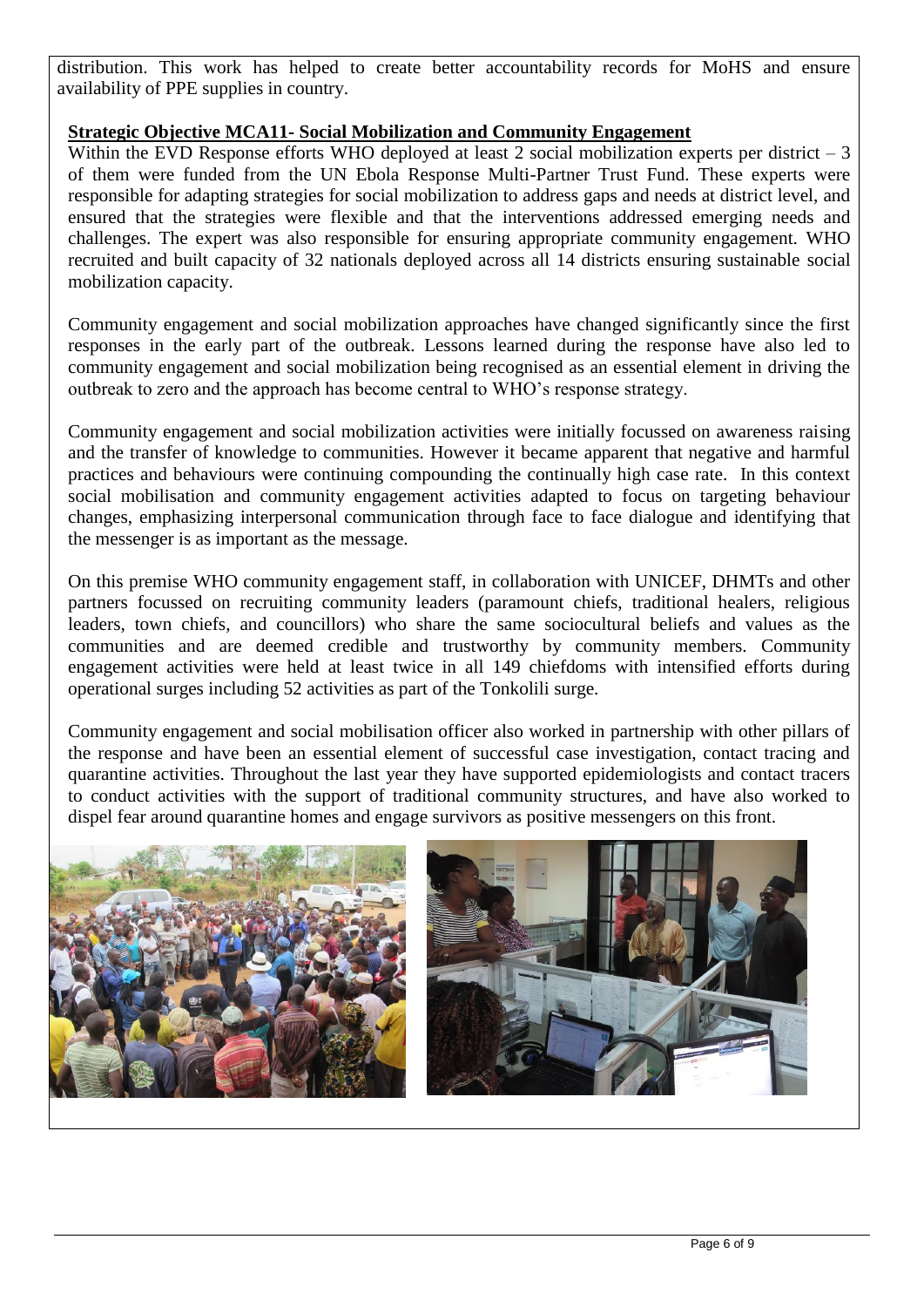

As case numbers decreased and some districts became 'silent' community engagement and social mobilisation officers have been focussed on activities warding against complacency and providing flexible surge capacity. As of the end of September 2015 each district has 2 social mobilisation officers. As part of sustaining a 'resilient zero' and the transition to recovery community engagement officers continue to work on restoring community faith in PHUs and messaging related to the recovery health priorities. For example, community engagement officers have been used during the recent Maternal and Child Health Week to sensitize communities and convey messaging on the importance of child vaccination.

This transition in the capacity of Ebola trained community engagement officers capitalises on the foundations laid engaging with communities on Ebola and creates sustainability of investment. On this work on broader health issues, Officers continue to work with UNICEF and other partners in support of the DHMT which leads and coordinates work through daily morning meetings. This effort to transition capability was supported by a workshop (26-28 October 2015) for the community engagement team to provide orientation and training on WHO/MOHS health priority areas to enable more effective programme implementation of essential health services and how best to use the lessons learned from Ebola to engage communities and encourage ownership for other health priorities.

- **Delays or Deviations** *– (Please provide short justification for any delays or deviations)*
- **Gender and Environmental Markers** *(Please provide disaggregated data, if applicable)*

| <b>No. of Beneficiaries</b> | <b>Environmental Markers</b>      |
|-----------------------------|-----------------------------------|
| Women                       | e.g. Medical and Bio Hazard Waste |
| <b>Girls</b>                | e.g. Chemical Pollution           |
| Men                         |                                   |
| <b>Boys</b>                 |                                   |
| Total                       |                                   |

| <b>Environmental Markers</b>      |
|-----------------------------------|
| e.g. Medical and Bio Hazard Waste |
| e.g. Chemical Pollution           |
|                                   |
|                                   |
|                                   |

**Best Practice and Summary Evaluation** *(one paragraph)*

Deployed epidemiologists, IPC experts, and social mobilization experts worked closely with the framework of the District Ebola Response Centre (DERC), thereby harmonizing WHO's work with the government and other international and domestic partners, and building local capacities. Alignment to the national strategies and high national ownership of the project results was the key best practice applied in the project.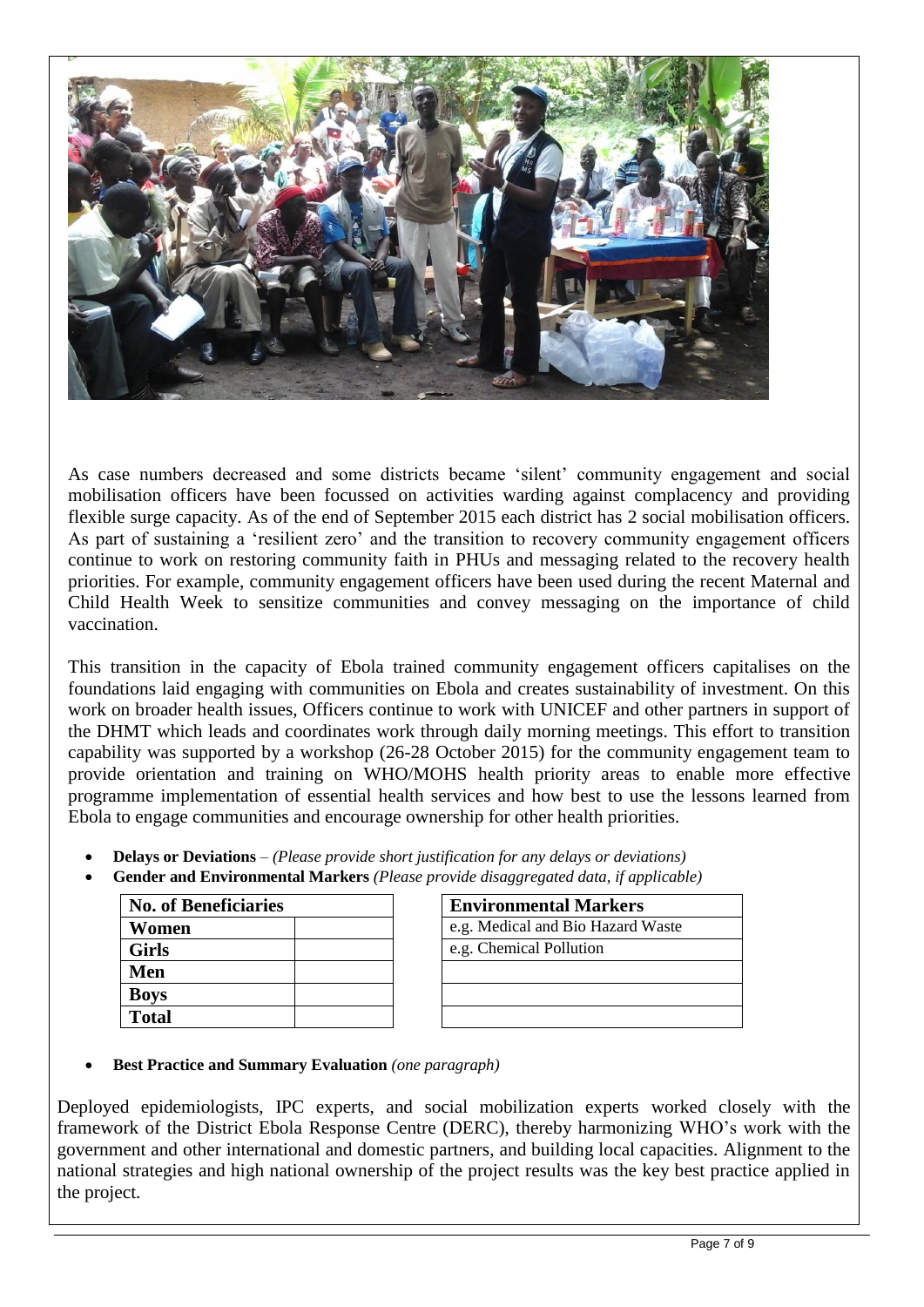The project was effective – the deployment of key staff to lead and mentor others proved to be an effective way to enhance capacity of a wide number of staff and the quality of essential response activities. Enhanced capacities strongly contributed to increasing the effectiveness of essential response activities thereby curbing the epidemic in communities, changing behavior of people, mobilizing community support and enabling effective IPC practices in healthcare facilities. In this way the project was also efficient by providing services throughout the whole country in a cost effective manner.

The impact of project is clear – end of Ebola outbreak in Sierra Leone on 7 November 2015 – the focus has now shifted to maintaining vigilance to ensure flare ups are identified, responded to, and contained so that a resilient ZERO is sustained.

In addition to contributing to the end of the outbreak, this project have contributed to building long term capability. While many international responder have left the country some key capacities of national staff will be retained. Through the mentoring, national contact tracers have built capacity to respond to future disease outbreaks. Lessons in IPC are applicable to ongoing health facility care and response and tools are in place to continue to build on the achievements of the Ebola response IPC work. By retraining community engagement officers in other disease areas the investment made through this project provide a platform for sustainable improvement in the health system as the country transitions from Ebola to broader health objectives. Additionally, WHO will continue to support the MOHS and embed capacity within the DHMTs to build capability and ensure that best practice in epidemic response are mainstreamed in the health system as the DMHTs take over the functions from the DERC in 2016.

# **Lessons learned**

# **Strategic Objective MCA1- Identify and Trace People with Ebola**

- Initial focus was on case management, but it was later understood that identification of the next likely cases i.e. contacts, and determining high versus low risk was also key.
- Lack of sufficient people with sufficient skills in contact tracing. The mentoring system worked to build this local capacity efficiently.
- The rapid decline in cases in June/July resulted in an equally quick reduction in the number of employed contact tracers. Given the probability of a flare up during the period of heightened surveillance this reduction in personnel may have been premature and has resulted in some trained individuals moving out of the area. Consequently if a new cluster of cases does occur new contact tracers would need to be trained delaying response efforts. It may be advisable in future to invest in maintaining capacity in line with possible mid term re-emergence, rather than short term case numbers.

# **Strategic Objective MCA3- Care for Persons with Ebola and Infection Control**

- Despite recommendations and standards on IPC compliance, it remains challenging for some facilities to comply. Delays in supply distribution meant it was difficult for treatment centers to fully operate according to IPC recommendations. There is a need to support MoHS in increasing their capacity in delivering a reliable supply chain and to address the parallel IPC supply chains that exist at district level.
- While the absence of a national IPC guideline and training modules has been overcome, the workshops with senior MoHS managers identified that implementation of the national guidelines will be a significant challenge due to a lack of national health and safety policy to manage the occupational health and safety needs of HCWs.
- An important aspect of improving the team's work has been through feedback from collaborating partners.
- The rotation of deployed staff has provided insight into methods of improvement and has enabled the continual adaption and improvement of the team's work and deliverables.

# **Strategic Objective MCA9- Reliable Supplies of Material and Equipment**

 Lack of WHO office space and fluctuations in staff numbers. Additionally high rotation of the staff created high logistical demands that were not easy to plan for due to a lack of visibility on deployments and rotations.